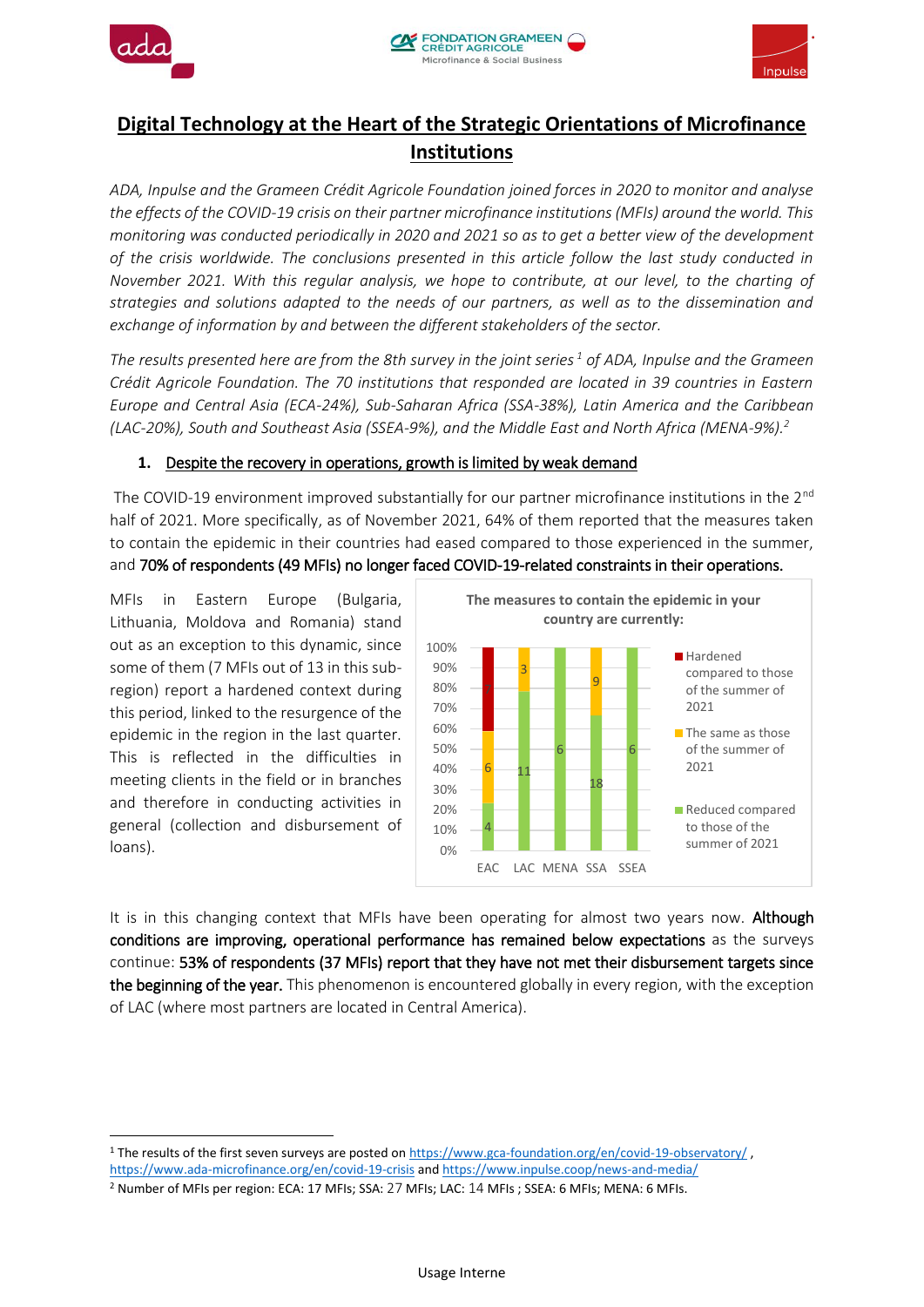



The low levels of disbursements are related first and foremost to difficulties experienced by MFI clients.



The two most common reasons given (54% and 49% respectively) for the MFIs that are not growing at the expected levels this year are the deteriorated risk profile of clients and the reluctance of clients to take out new loans. This justification is further confirmed by the fact that 53% of respondents still have a higher risk portfolio than before the crisis. This persistent increase in risk and the situation of a portion of the MFIs' clients with little or no needs consequently limits the possibilities of MFIs for development.

#### 2. Digitalization remains the top priority for microfinance institutions

A gradual and contrasting economic recovery notwithstanding, the proactive approach of MFIs to adapt to current and future challenges continues to be demonstrated as the months go by. We have noticed that the crisis has fuelled reflection on strategic issues since its onset. At the end of 2021, 47% of MFIs confirm that the important areas of work for the coming years have emerged with the crisis. Above all, the topics most mentioned at the beginning of the pandemic (product development for agriculture, adaptation of the offer, digitalization) are still at the heart of the directions that partner institutions should take.



The implementation of (internal and external) digital solutions is considered the main area of development. Digitalization is essential to overcome the difficulties of direct contact with borrowers, a subject that has been highlighted since the beginning of the pandemic. We also note that the appeal of digitalization is found in all regions, but that it is more or less pronounced depending on the size of the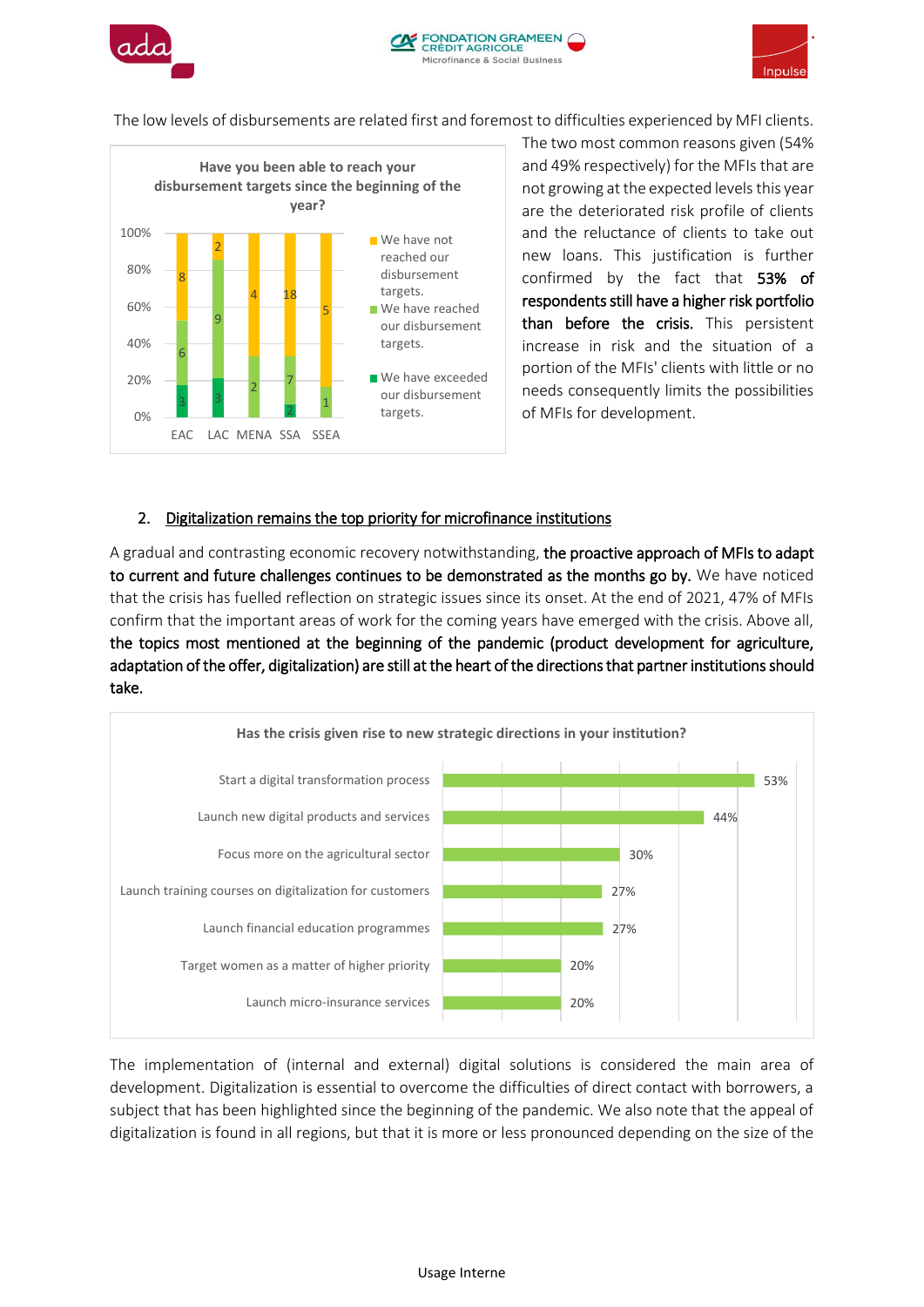

1



### MFI: 69% (9 MFIs) of Tier 1 institutions<sup>3</sup> are thinking of launching new digital products and services, while this concerns only 47% (15 MFIs) of Tier 2 and 24% (5 MFIs) of Tier 3 institutions.

The other strategic areas cited are mentioned to a lesser extent. 30% of the respondents nonetheless plan to focus more on the agriculture sector. The responses on this subject do not show a marked correlation either in terms of MFI size or location; only the SSEA region shows a particular interest (67%). This echoes the testimonies we collected a year and a half ago: this sector appeared to be one of the least affected by the COVID-19 crisis. This intention to invest more in the agricultural sector is particularly positive as this sector represents an economic, social and environmental challenge for the years to come.

Finally, another point that stands out among the responses of our partners is the training and awarenessraising of clients on various topics: the use of digital solutions (27%), financial education (27%), health (11%) and environmental protection (11%). While these topics are less popular, they are related to the MFIs' areas of development mentioned above and highlight the need to support clients so that they can adapt to these changes.



## 3. The capacity to implement these strategies varies according to the size of the MFIs

We note that **76% of the MFIs have already** started to implement measures related to these strategic lines and 16% plan to launch actions in this direction in the coming months. Thus, only 7% of the sample have less clear perspectives on this point. A certain time lag in the implementation of these measures emerges however, depending on the size of the institutions: the vast majority of Tier 1 MFIs (93%) have already implemented such measures, whereas this proportion drops to 77% for Tier 2 and 64% for Tier 3 MFIs.

These differences by MFI size (which we

already noted in our 2020 work on the direct consequences of the crisis on MFIs<sup>4</sup>) are also reflected in the level of support expected from external stakeholders (investors, donors, etc.). Whereas technical assistance (69% of responses) and dedicated funding (66%) are the two components that stand out the most for making progress on these issues, they are much more requested by Tiers 2 and 3 MFIs. Similarly, the ECA MFIs are the only ones to show a certain independence on this subject, with a third of the respondents in the zone not stressing any need for support.

<sup>&</sup>lt;sup>3</sup> Tier 3 MFIs have outstanding loans of less than US\$5 million, Tier 2 MFIs between US\$5 million and US\$50 million, and Tier 1 MFIs over US\$50 million.

<sup>4</sup> <https://www.gca-foundation.org/en/covid-19-affects-mfis-of-different-sizes-in-different-ways/>